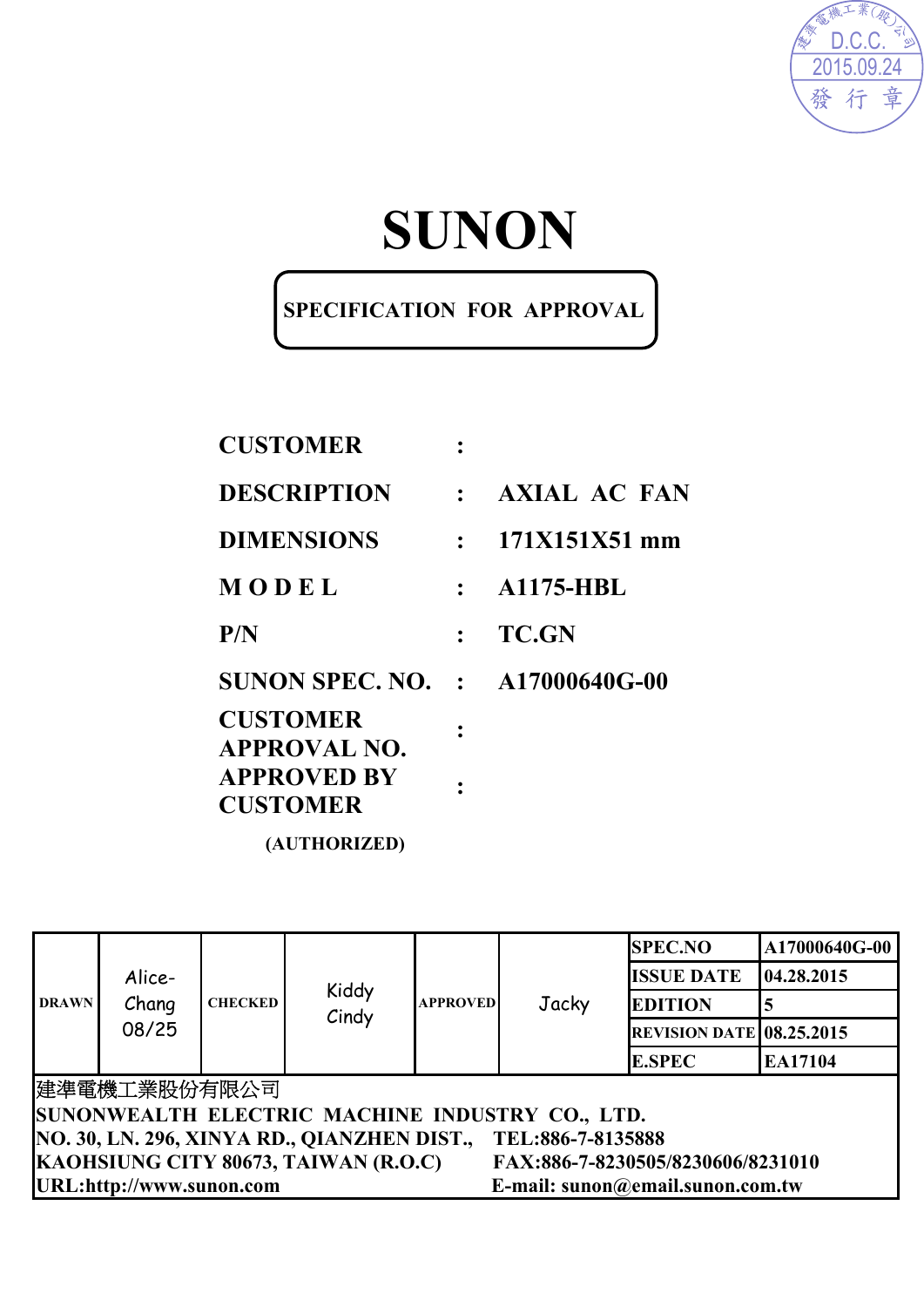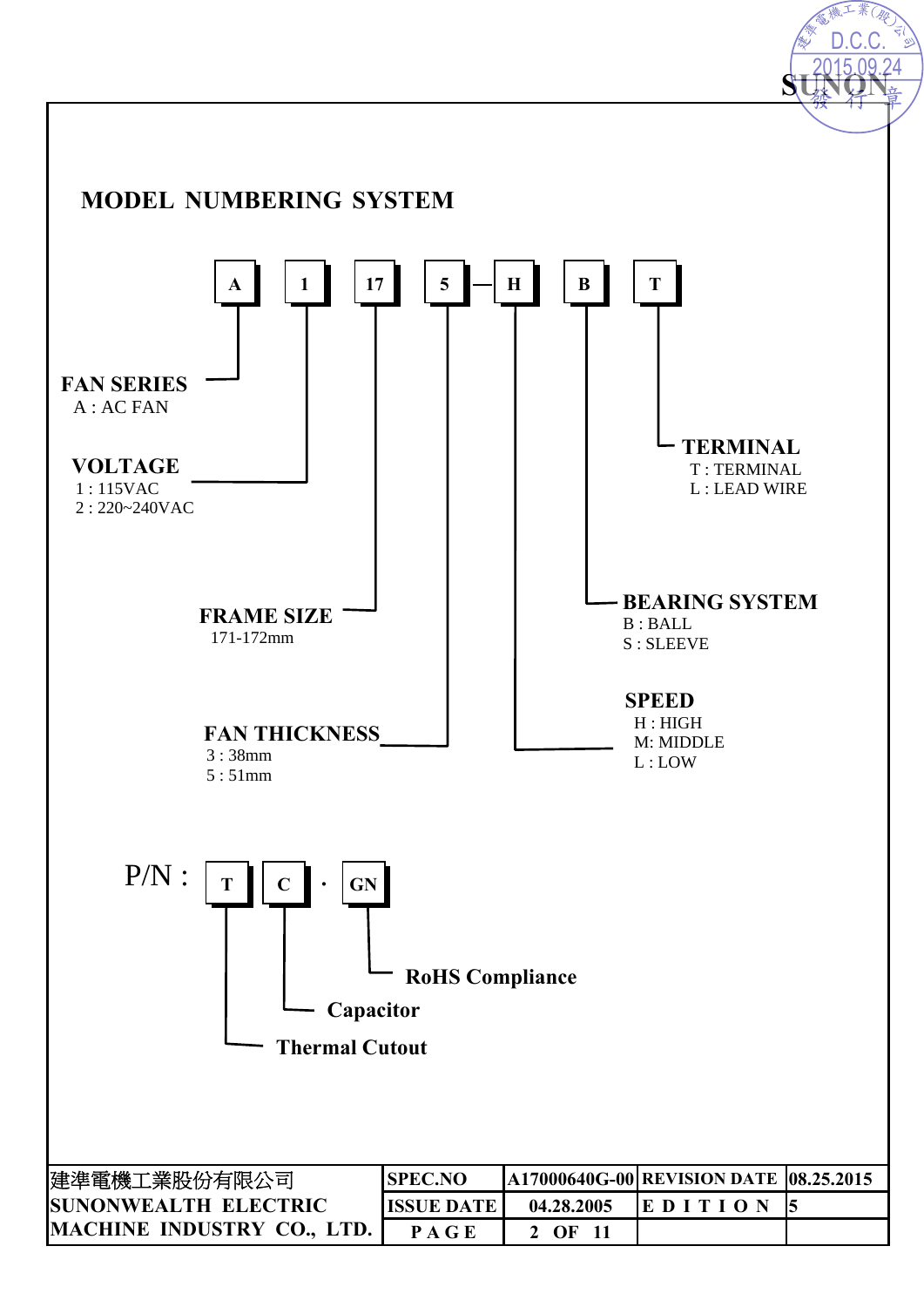|                             |                              |                   | <b>AXIAL AC FAN</b>      |                                                   |            |
|-----------------------------|------------------------------|-------------------|--------------------------|---------------------------------------------------|------------|
|                             |                              |                   | MODEL : A1175-HBL        |                                                   |            |
|                             | P/N                          |                   | : TCGN                   |                                                   |            |
| <b>CHARACTERISTICS</b>      |                              |                   |                          |                                                   |            |
| 1. Motor Design             | $\ddot{\cdot}$               |                   |                          | <b>Reliable Alveolate Motor Construction.</b>     |            |
| 2. Insulation Resistance    | $\ddot{\cdot}$               |                   |                          | 500 Megohms minimum at 500 VDC.                   |            |
| 3. Dielectric Strength      | $\ddot{\cdot}$               |                   | 1800 VAC for one second. |                                                   |            |
| <b>4. Motor Protection</b>  | $\overset{\bullet}{\bullet}$ |                   | Thermal protected.       |                                                   |            |
| 5. Noise Level              | $\ddot{\cdot}$               |                   |                          | Measured in a semi-anechoic chamber               |            |
|                             |                              |                   |                          | with background noise level below 15              |            |
|                             |                              |                   |                          | $dB(A)$ . The fan is running in free air with the |            |
|                             |                              |                   |                          | microphone at a distance of one meter             |            |
|                             |                              |                   | from the fan intake.     |                                                   |            |
| <b>6. Tolerance</b>         | $\ddot{\cdot}$               |                   |                          | $\pm 15\%$ on rated power and current.            |            |
| <b>7. Air Performance</b>   | $\ddot{\cdot}$               |                   |                          | Measured by a double chamber. The values          |            |
|                             |                              |                   |                          | are recorded when the fan speed has stabilized    |            |
|                             |                              |                   | at rated voltage.        |                                                   |            |
| 建準電機工業股份有限公司                | <b>SPEC.NO</b>               |                   |                          | A17000640G-00 REVISION DATE                       | 08.25.2015 |
| <b>SUNONWEALTH ELECTRIC</b> |                              | <b>ISSUE DATE</b> | 04.28.2005               | EDITION                                           | 5          |
| MACHINE INDUSTRY CO., LTD.  |                              | PAGE              | 3 OF 11                  |                                                   |            |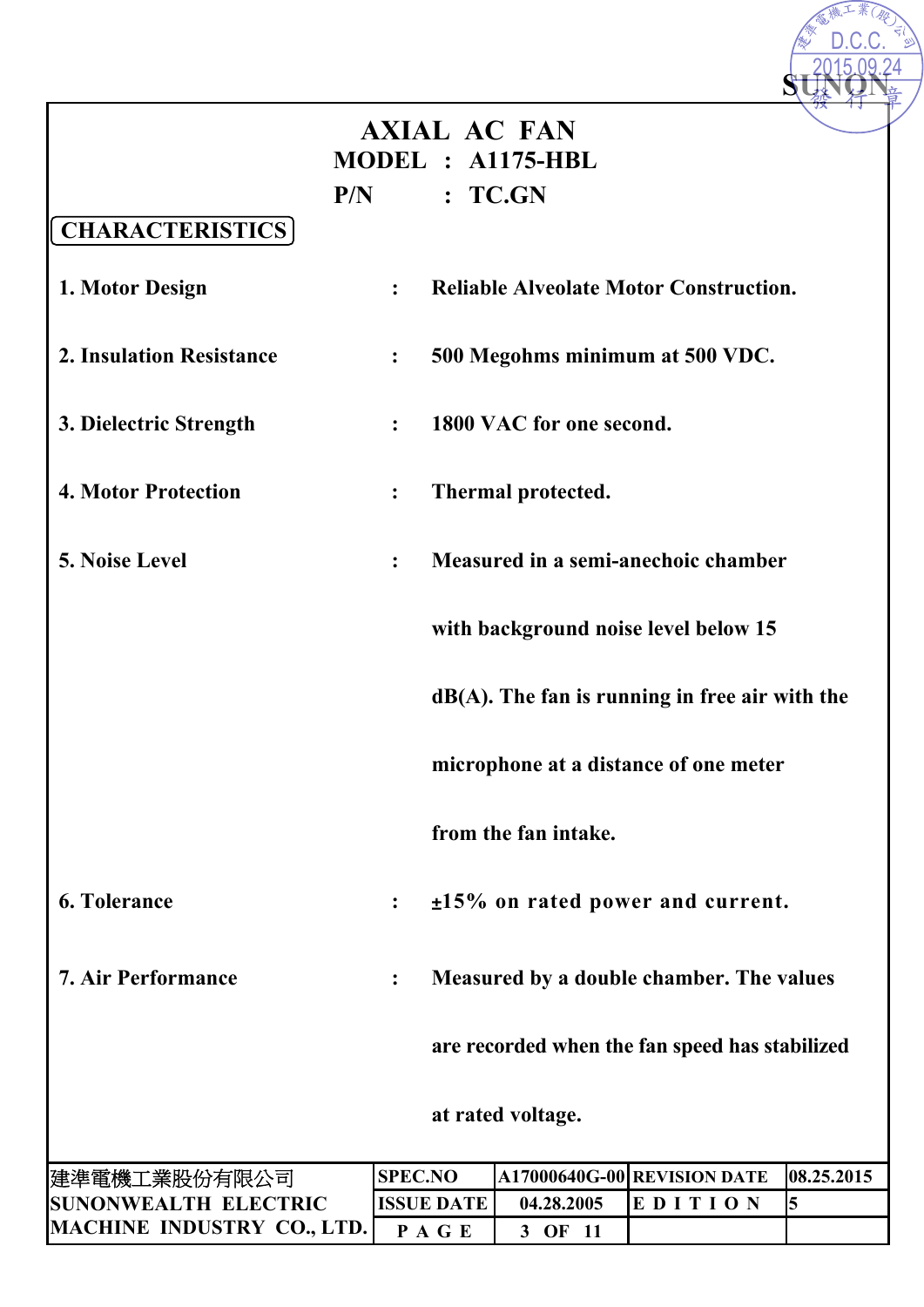### **SPECIFICATIONS**

#### **MODEL : A1175-HBL P/N : TC.GN**

| <b>SPECIFICATIONS</b>               |                                                                                                                                                                                                                                                                                                                                                                                    |                                     |                                            |            |  |  |
|-------------------------------------|------------------------------------------------------------------------------------------------------------------------------------------------------------------------------------------------------------------------------------------------------------------------------------------------------------------------------------------------------------------------------------|-------------------------------------|--------------------------------------------|------------|--|--|
| $MODEL: A1175-HBL$<br>:TC.GN<br>P/N |                                                                                                                                                                                                                                                                                                                                                                                    |                                     |                                            |            |  |  |
| 1-1. Rated Voltage                  |                                                                                                                                                                                                                                                                                                                                                                                    | $: 115$ VAC $50/60$ Hz              |                                            |            |  |  |
| 1-2. Operating Voltage Range        | $: 75 - 125$ VAC                                                                                                                                                                                                                                                                                                                                                                   |                                     |                                            |            |  |  |
| 1-3. Starting Voltage               |                                                                                                                                                                                                                                                                                                                                                                                    |                                     | $: 75$ VAC (25 deg. C POWER ON/OFF)        |            |  |  |
| 1-4. Rated Speed                    |                                                                                                                                                                                                                                                                                                                                                                                    | : $2800/3200$ RPM $\pm 10\%$        |                                            |            |  |  |
| 1-5. Air Delivery                   | $: 203/239$ CFM                                                                                                                                                                                                                                                                                                                                                                    |                                     |                                            |            |  |  |
| 1-6. Static Pressure                |                                                                                                                                                                                                                                                                                                                                                                                    | $: 0.62/0.69$ Inch-H <sub>2</sub> O |                                            |            |  |  |
| 1-7. Rated Current                  | $: 0.22/0.23$ AMP                                                                                                                                                                                                                                                                                                                                                                  |                                     |                                            |            |  |  |
| 1-8. Rated Power                    | $: 25/27$ WATTS                                                                                                                                                                                                                                                                                                                                                                    |                                     |                                            |            |  |  |
| 1-9. Noise Level                    | : $51/58$ dB(A)                                                                                                                                                                                                                                                                                                                                                                    |                                     |                                            |            |  |  |
| 1-10. Direction of Rotation         |                                                                                                                                                                                                                                                                                                                                                                                    |                                     | : Clockwise viewed from front of fan blade |            |  |  |
| 1-11. Operating Temperature         |                                                                                                                                                                                                                                                                                                                                                                                    | $\therefore$ -10 to +70 deg. C      |                                            |            |  |  |
| 1-12. Storage Temperature           |                                                                                                                                                                                                                                                                                                                                                                                    | $\therefore$ -40 to +70 deg. C      |                                            |            |  |  |
| 1-13. Bearing System                |                                                                                                                                                                                                                                                                                                                                                                                    | : Precision ball bearing system     |                                            |            |  |  |
| 1-14. Weight                        | : 908 g                                                                                                                                                                                                                                                                                                                                                                            |                                     |                                            |            |  |  |
| 1-15. Safety                        |                                                                                                                                                                                                                                                                                                                                                                                    | : UL/CUR/TUV/CE Approvals           |                                            |            |  |  |
| 1-16. Protection                    | : $\Box$ Automatic Restart Capability<br>Note: In a situation where the fan is locked by an external force<br>while the electricity is on, an increase in coil temperature will be<br>prevented by temporarily turning off the electrical power to the<br>motor. The fan will automatically restart when the locked rotor<br>condition is released.<br><b>□Polarity Protection</b> |                                     |                                            |            |  |  |
| 建準電機工業股份有限公司                        | <b>SPEC.NO</b>                                                                                                                                                                                                                                                                                                                                                                     |                                     | A17000640G-00 REVISION DATE                | 08.25.2015 |  |  |
| <b>SUNONWEALTH ELECTRIC</b>         | <b>ISSUE DATE</b>                                                                                                                                                                                                                                                                                                                                                                  | 04.28.2005                          | EDITION                                    | 5          |  |  |
| <b>MACHINE INDUSTRY CO., LTD.</b>   | PAGE                                                                                                                                                                                                                                                                                                                                                                               | 4 OF 11                             |                                            |            |  |  |

D.C.C.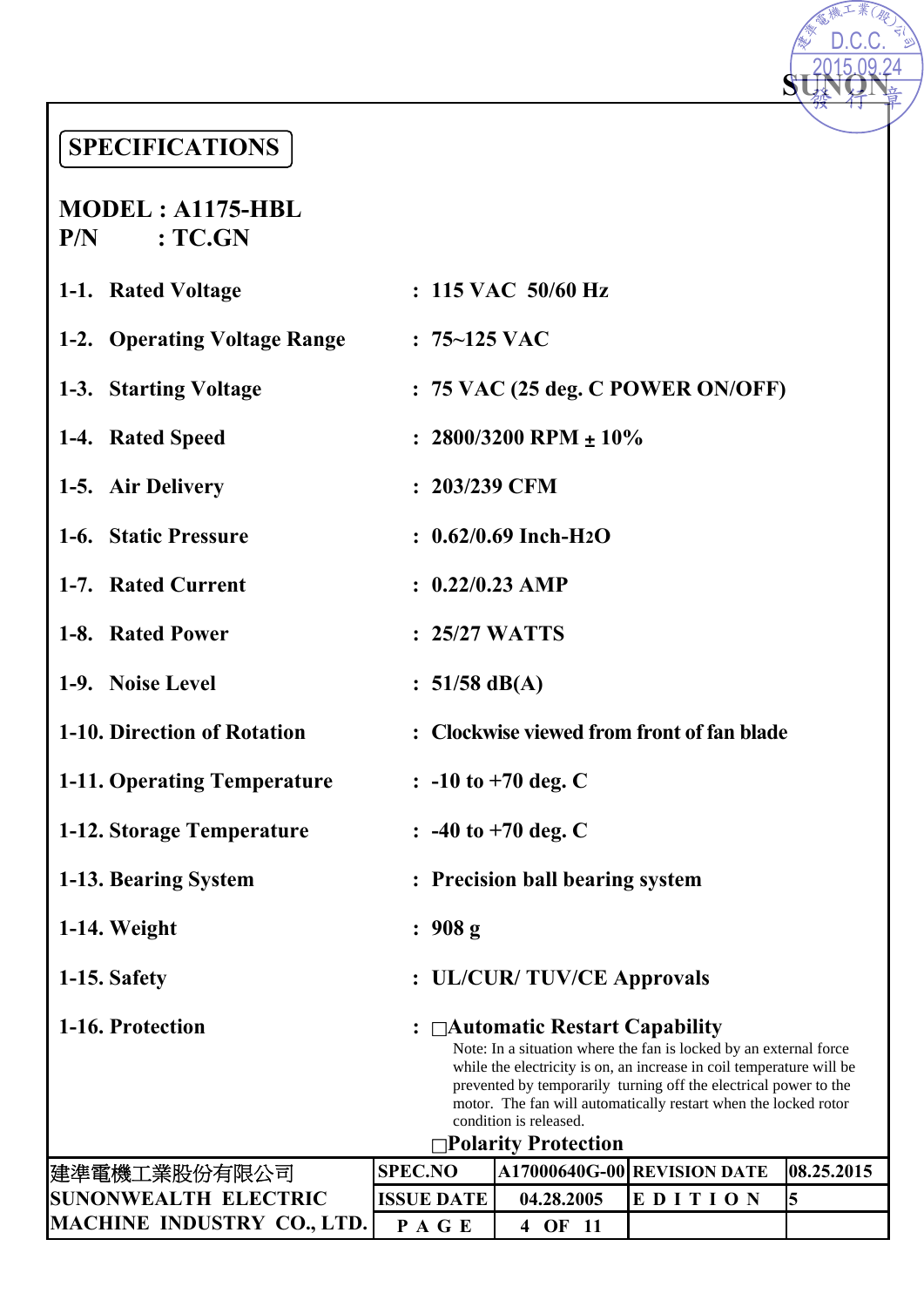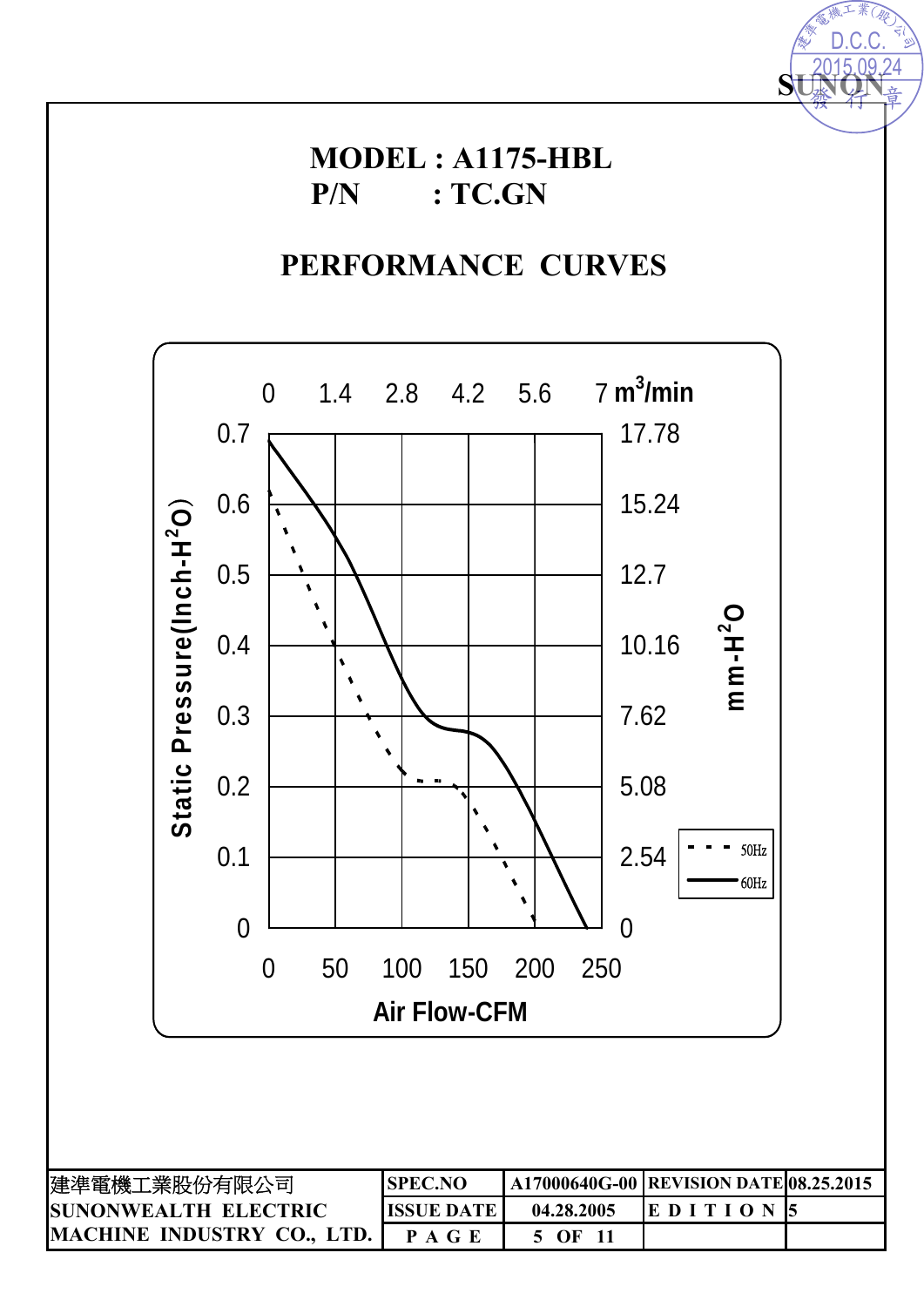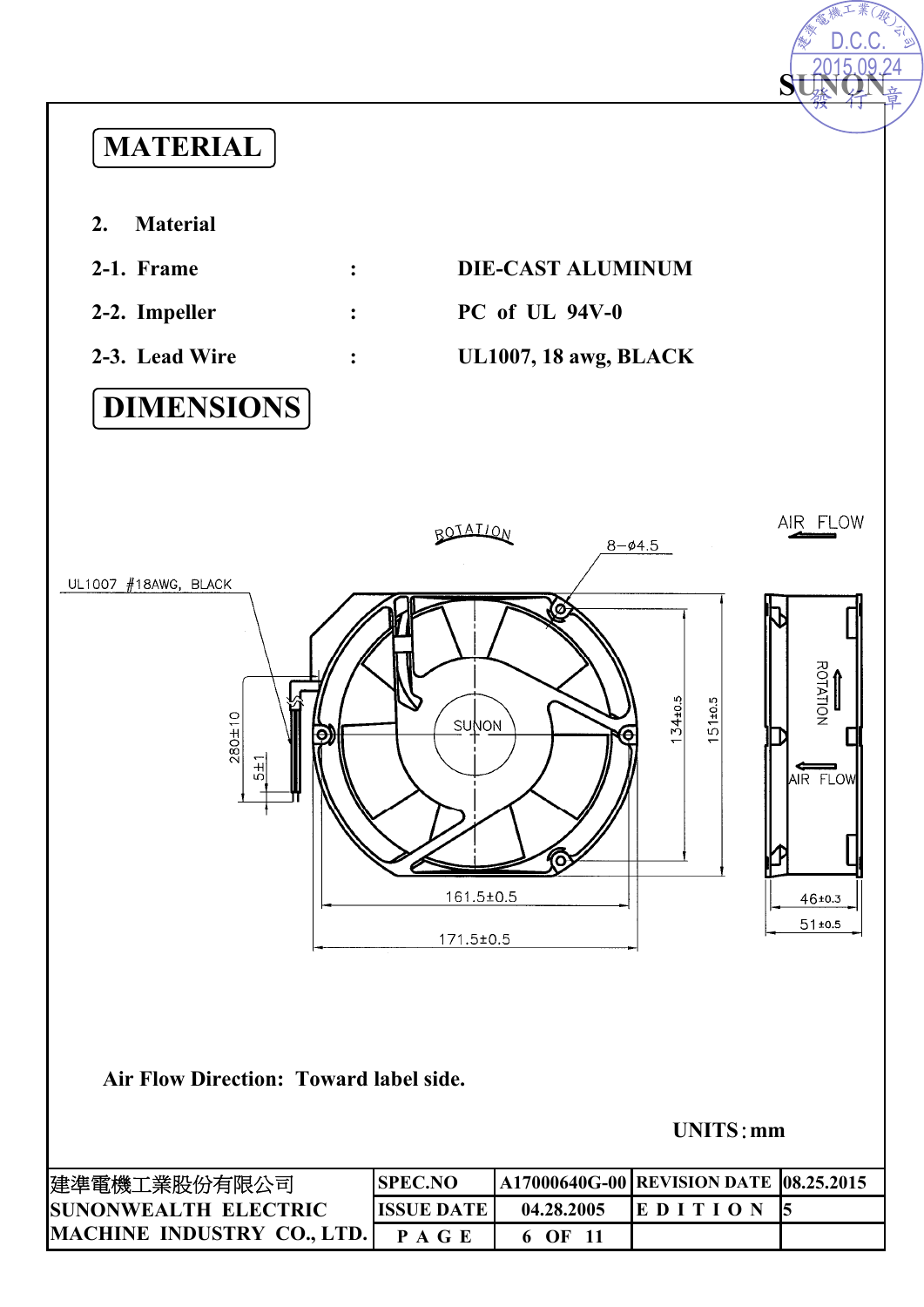### Alveolate Motor

**SUNON** 

2015.09.24 D.C.C.



Thermal Cutout

### With Capacitor



**Capacitor** 

| 建準電機工業股份有限公司                 | <b>ISPEC.NO</b>   |            | <b>A17000640G-00 REVISION DATE 08.25.2015</b> |  |
|------------------------------|-------------------|------------|-----------------------------------------------|--|
| <b>ISUNONWEALTH ELECTRIC</b> | <b>ISSUE DATE</b> | 04.28.2005 | EDITION 5                                     |  |
| MACHINE INDUSTRY CO., LTD.   | P A G E           | OЕ         |                                               |  |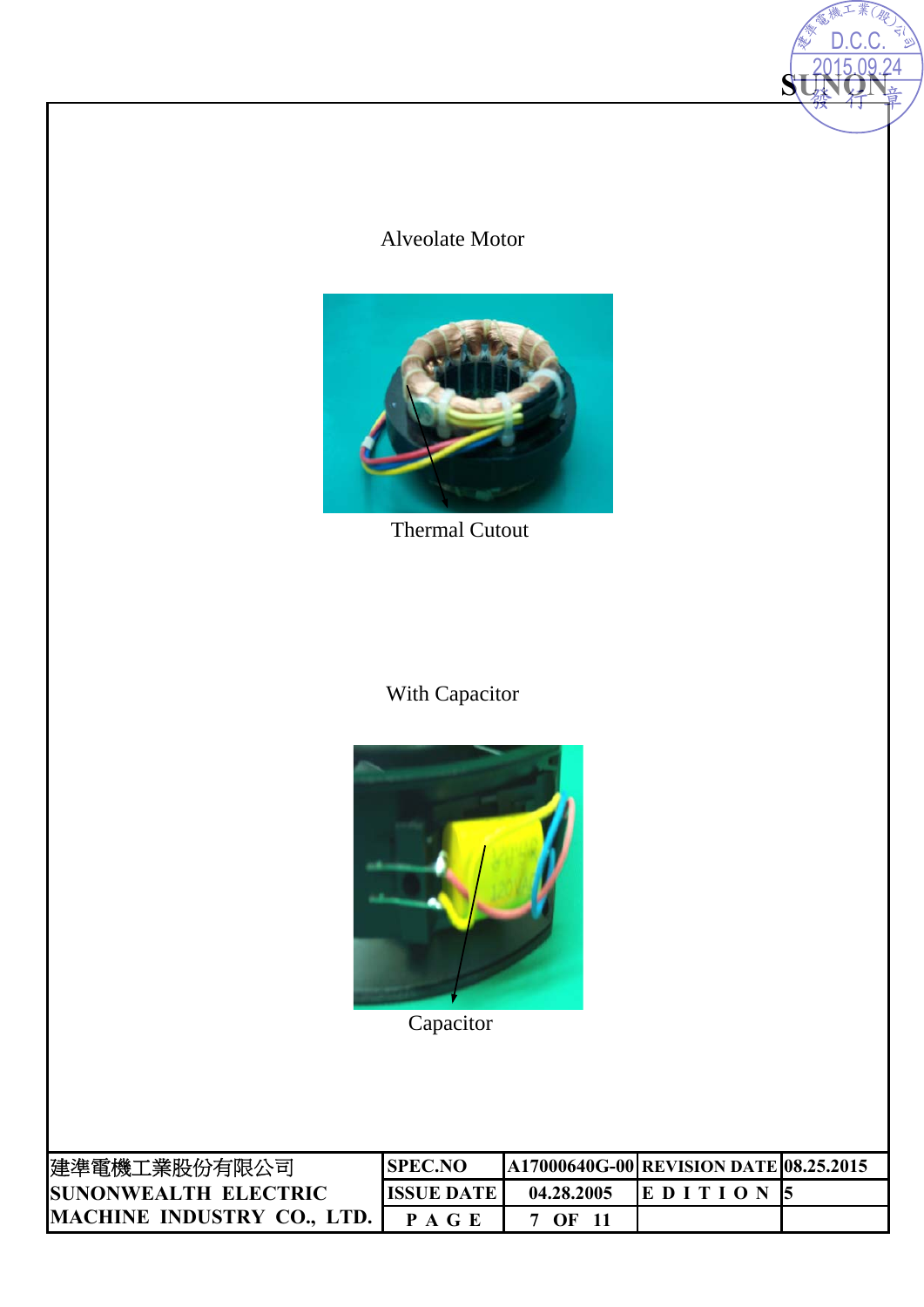# **Notes**

### Ⅰ.**SAFETY**

**1. DO NOT use or operate this fan in excess of the limitations set forth in this specification. SUNON is not responsible for the non-performance of this fan and/or any damages resulting from its use, if it is not used or operated in accordance with the specifications.** 

**SUNON** 

D.C.C.

- **2. SUNON recommends adding a protection circuit to the product or application in which this fan is installed, such as a thermo-fuse, or current-fuse or thermoprotector. The failure to use such a device may result in smoke, fire, electric shock by insulation degradation in cases of motor lock, motor lead short circuit, overload, or over voltage, and/or other failure.**
- **3. SUNON recommends installing a protection device to the product or application in which this fan is installed if there is a possibility of reverseconnection between VDC (+) and GND (-). The failure to install such a device may result in smoke, fire, and/or destruction, although these conditions may not manifest immediately. Motes**<br> **Machinese 11**<br> **Machinese 11**<br> **Machinese 11**<br> **Machinese 11**<br> **Machinese 11**<br> **Machinese 11**<br> **Machinese 12**<br> **Machinese 12**<br> **Machinese 12**<br> **Machinese 12**<br> **Machinese 12**<br> **Machinese 12**<br> **Machinese 12**<br> **Mac** 
	- **4. This fan must be installed and used in compliance with all applicable safety standards and regulations.**
	- **5. Use proper care when handling and/or installing this fan. Improper handling or installation of this fan may cause damage that could result in unsafe conditions.**
	- **6. Use proper care during installation and/or wiring. Failure to use proper care may cause damage to certain components of the fan including, but not limited to, the coil and lead wires, which could result in smoke and/or fire.**
	- **7. DO NOT use power or ground PWM to control the fan speed. If the fan speed needs to be adjusted, please contact SUNON to customize the product design for your application.**
	- **8. For critical or extreme environments, including non stop operation, please contact SUNON and we will gladly provide assistance with your product selection to ensure an appropriate cooling product for your application.**

| 建準電機工業股份有限公司                | <b>ISPEC.NO</b>    |            | <b>A17000640G-00 REVISION DATE 08.25.2015</b> |  |
|-----------------------------|--------------------|------------|-----------------------------------------------|--|
| <b>SUNONWEALTH ELECTRIC</b> | <b>IISSUE DATE</b> | 04.28.2005 | <b>IEDITION</b>                               |  |
| MACHINE INDUSTRY CO., LTD.  | P A G E            | $\Omega$   |                                               |  |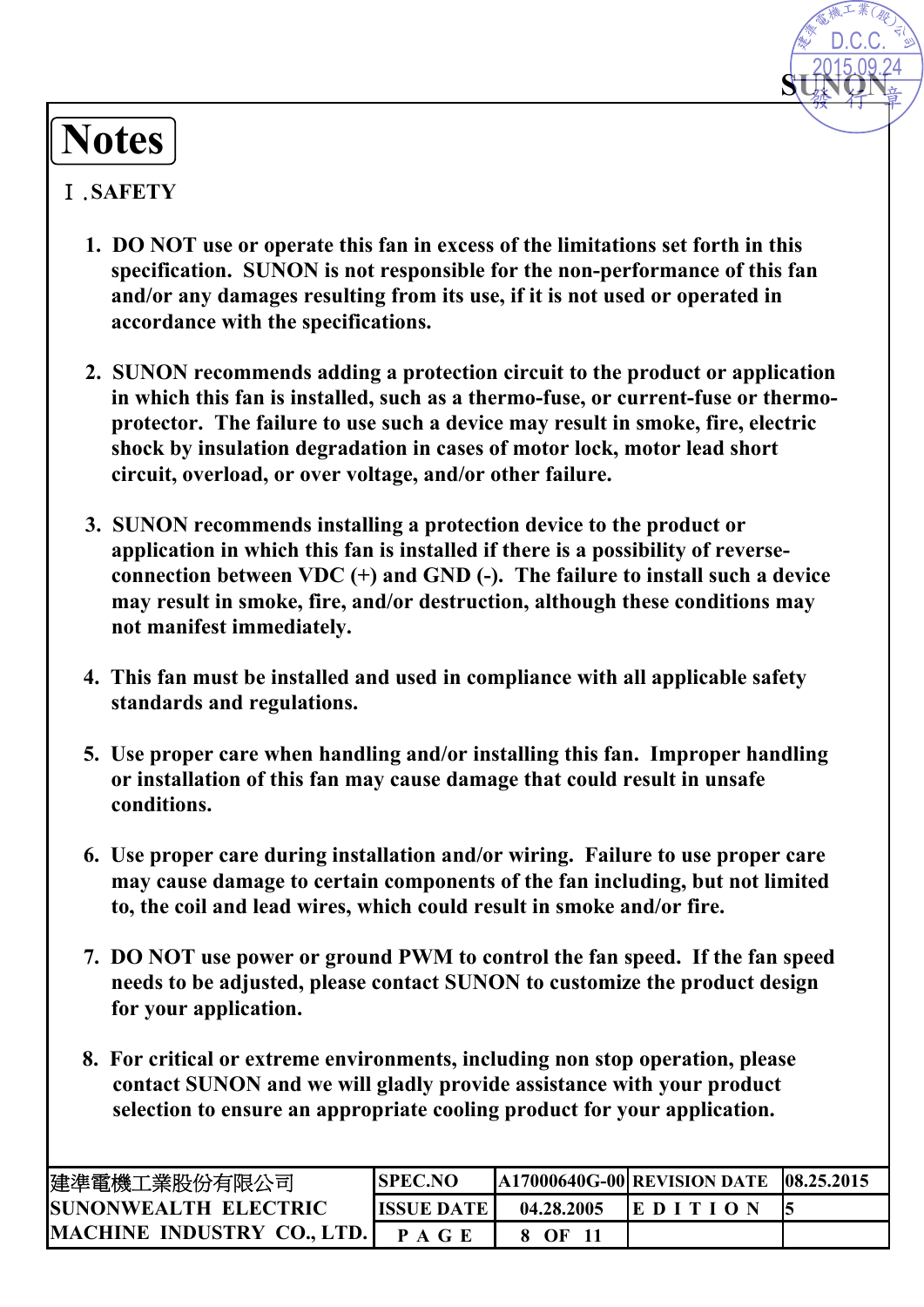# **Notes**

### **II. SPECIFICATION MODIFICATION**

**1. SUNON offers engineering assistance on fan installation and cooling system design.** 

**SUNON**

D.C.C.

- **2. All changes, modifications and/or revisions to the specifications, if any, are incorporated in the attached specifications.**
- **3. No changes, modifications and/or revisions to these specifications are effective absent agreement, by both SUNON and the customer, in writing.**
- **4. This fan will be shipped in accordance with the attached specification unless SUNON and the customer have agreed otherwise, in writing, as specified in Paragraph 3, above.**

### **III. OTHER**

- **1. When building your device, please examine thoroughly any variation of EMC, temperature rise, life data, quality, etc. of this product by shock/drop/vibration testing, etc. If there are any problems or accidents in connection with this product, it should be mutually discussed and examined.**
- **2. Use proper care when handling this fan. Components such as fan holders or bearings may be damaged, if touched with fingers or other objects. Additionally, static electricity (ESD) may damage the internal circuits of the fan.**
- **3. DO NOT operate this fan in proximity to hazardous materials such as organic silicon, cyanogens, formalin, phenol, or corrosive gas environments including, but**  not limited to, H<sub>2</sub>S, SO<sub>2</sub>, NO<sub>2</sub>, or Cl<sub>2</sub>.
- **4. SUNON recommends that you protect this fan from exposure to outside elements such as dust, condensation, humidity or insects. Exposure of this fan to outside elements such as dust, condensation, humidity or insects may affect its performance and may cause safety hazards. SUNON does not warrant against damage to the product caused by outside elements MOTES**<br> **MACHINE INTERNATION AND INTERNATION AND ACTION AND THE SET AND ANOTHER AND ANOTHER AND ANOTHER AND AND ANOTHER AND AND ANOTHER AND AND AND AND AND ANOTHER AND AND AND AND ANOTHER AND ANOTHER AND ANOTHER AND ANOT**

| 建準電機工業股份有限公司                      | <b>SPEC.NO</b>    |            | A17000640G-00 REVISION DATE | 08.25.2015 |
|-----------------------------------|-------------------|------------|-----------------------------|------------|
| <b>SUNONWEALTH ELECTRIC</b>       | <b>ISSUE DATE</b> | 04.28.2005 | <b>IEDITION</b>             |            |
| <b>MACHINE INDUSTRY CO., LTD.</b> | P A G E           | OF         |                             |            |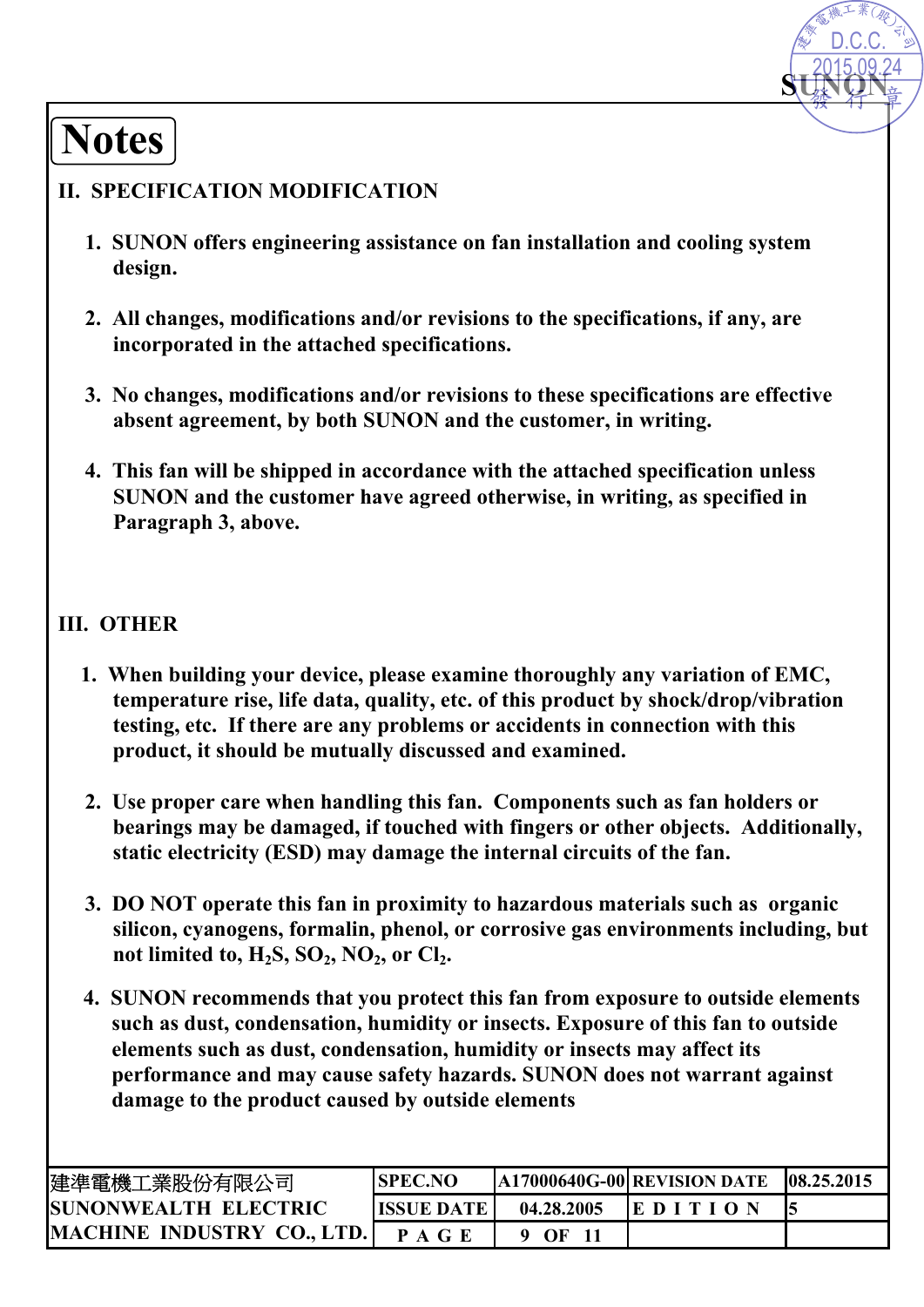# **Notes**

**5. This fan must be installed properly and securely. Improper mounting may cause harsh resonance, vibration, and noise.**

**SUNON**

D.C.C.

- **6. Fan guards may prevent injury during handling or installation of the fan and are available for sale with this fan.**
- **7. Unless otherwise noted, all testing of this fan is conducted at 25°C ambient temperature and sixty-five percent (65%) relative humidity.**
- **8. DO NOT store this fan in an environment with high humidity. This fan must be stored in accordance with the attached specifications regarding storage temperature. If this fan is stored for more than 6 months, SUNON recommends functional testing before using.**
- **9. SUNON reserves the right to use components from multiple sources at its discretion. The use of components from other sources will not affect the specfications as described herein.**
- **10. The "Life Expectancy" of this fan has not been evaluated for use in combination with any end application. Therefore, the Life Expectancy Test Reports (L10 and MTTF Report) that relate to this fan are only for reference.**

#### **VI. WARRANTY**

**This fan is warranted against all defects which are proved to be fault in our workmanship and material for one year from the date of our delivery. The sole responsibility under the warranty shall be limited to the repair of the fan or the replacement thereof, at SUNON's sole discretion. SUNON will not be responsible for the failures of its fans due to improper handing, misuse or the failure to follow specifications or instructions for use. In the event of warranty claim, the customer shall immediately notify SUNON for verification. SUNON will not be responsible for any consequential damage to the customer's equipment as a result of any fans proven to be defective. Motes**<br> **Machinese SET ANET ANCES ANET ANCES ANET ANCES ANET AND AN ANOTHER CONSULTER ANCES ANET ANCES ANET ANCES AND A GENERAL PROPERTIES AND AN ANTION CONSULTER ANET AND AN ANTION CONSULTER AN AND AN ANTION CONSULTER A** 

| 建準電機工業股份有限公司                      | <b>SPEC.NO</b> |            | A17000640G-00 REVISION DATE | 108.25.2015 |
|-----------------------------------|----------------|------------|-----------------------------|-------------|
| <b>SUNONWEALTH ELECTRIC</b>       | IISSUE DATE I  | 04.28.2005 | <b>IEDITION</b>             |             |
| <b>MACHINE INDUSTRY CO., LTD.</b> | P A G E        | 10.        |                             |             |